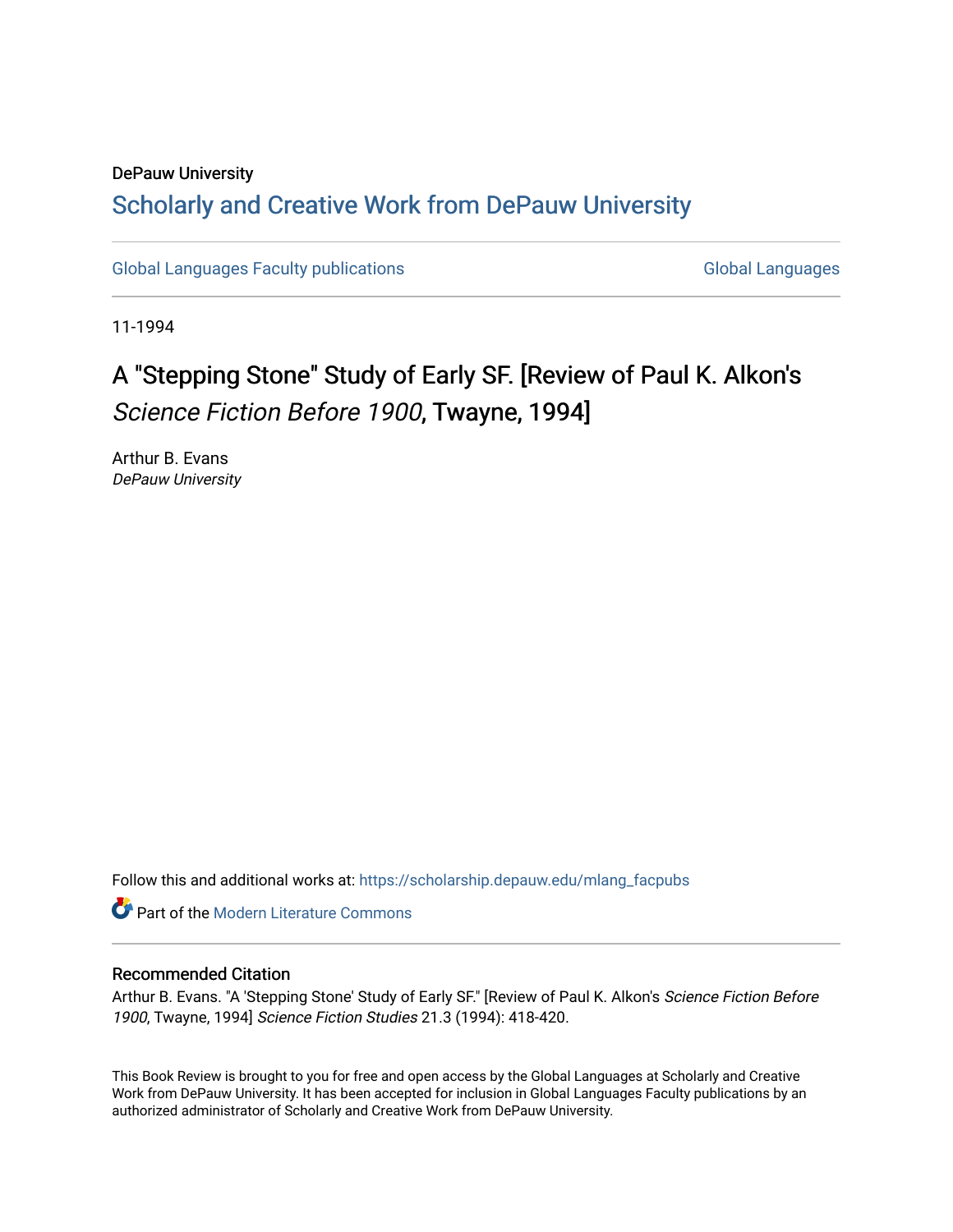## **Science Fiction Studies**

*#64 = Volume 21, Part 3 = November 1994*

**A "Stepping-Stone" Study of Early Sf.**

**Paul K. Alkon.** *Science Fiction Before 1900: Imagination Discovers Technology***. Twayne's Studies in Literary Themes and Genres. New York: Twayne Publishers, 1994. xix+175 pp. \$22.95.**

**It is known from their correspondence that Jules Verne occasionally complained to his publisher P.-J. Hetzel about the "restricted milieu" that he was "condemned to move around in" when writing the novels of his** *Voyages Extraordinaires***. Verne was referring, of course, to Hetzel's insistence that they be highly pedagogical, strongly mimetic, and morally "wholesome." For Hetzel, the unprecedented commercial success of the** *Voyages* **served as a kind of intrinsic justification for this particular narrative format; but for Verne, such editorial strictures proved to be quite chafing at times.**

**One cannot help but feel that Paul Alkon, in his new book** *Science Fiction Before 1900***, must have experienced similar frustrations with the format required by his own publisher Twayne. As an accomplished scholar of science-fiction narratives whose earlier** *Origins of Futuristic Fiction* **(see** *SFS* **#47, March 1989, 94-102) made a substantial contribution to the field, Alkon was apparently asked by Twayne to do the impossible: reduce the entire pre-twentieth-century history of science fiction to some 175 published pages (sized 5 x 8), arranged in only four chapters of 20-40 pages each, preceded by a basic chronology, and followed by a supplemental "Bibliographic Essay" and a list of recommended sf titles. In his preface to** *Science Fiction Before 1900***, Alkon explains how, when confronted with this daunting task, he was forced to abandon the traditional "survey" in favor of a very different approach:**

**Every fan of science fiction remembers with pleasure Arthur C. Clarke's classic 1953 short story "The Nine Billion Names of God." But I believe there would be few happy memories of**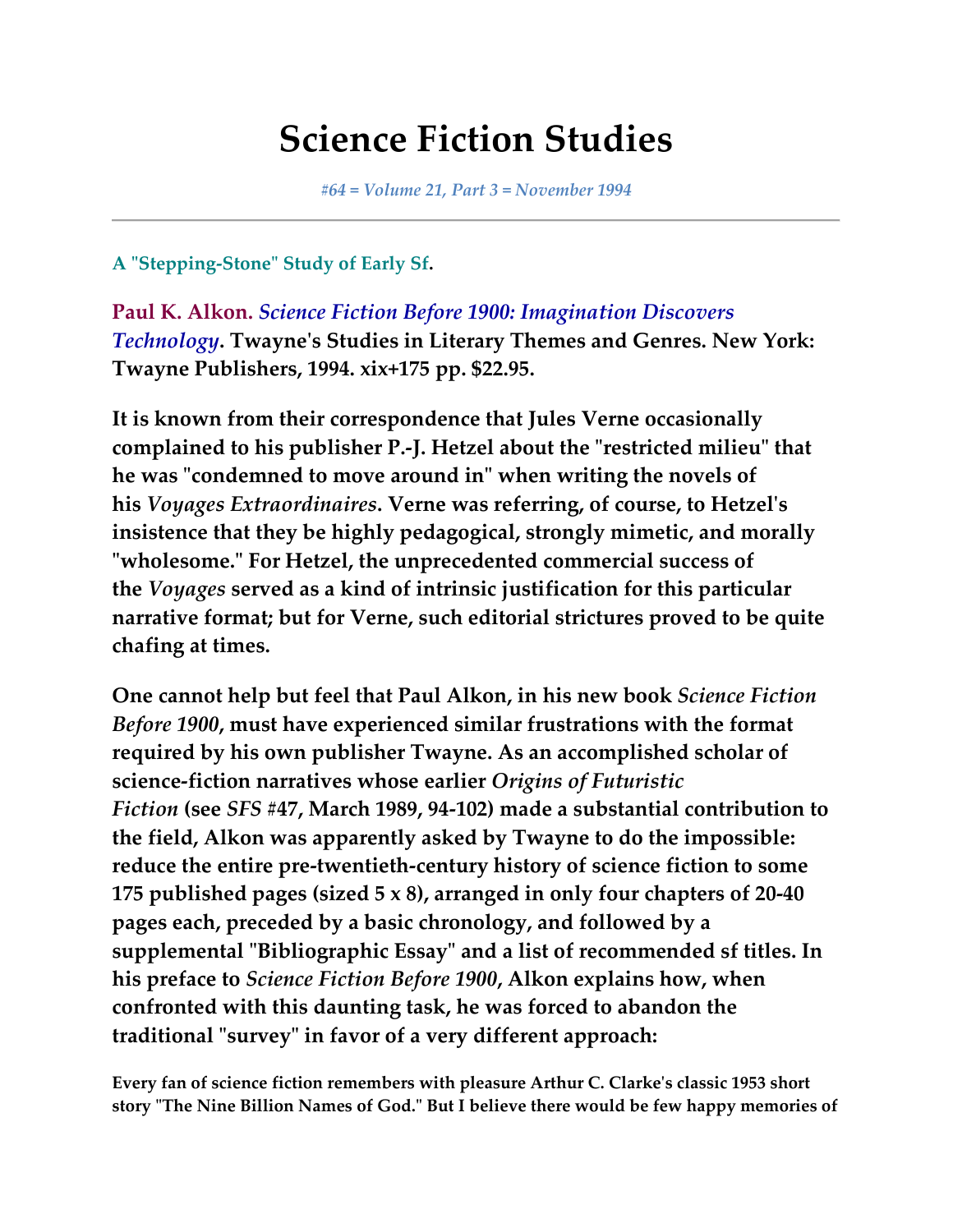**an introduction to science fiction's early days that read like a catalog of the nine billion works before 1900 with some claim as precursors or exemplars of the genre. Of course there were not quite that many. There are, however, enough serious claimants so that to mention, let alone discuss, them all or even those most widely read in their time would create an impression of astronomical magnitude more bewildering than enlightening. I intend this book, therefore, to provide soundings rather than a survey. Those who know, or think they know, the history of science fiction will have the satisfaction of deploring my omission of many favorite and doubtless relevant texts that are among what I consider the "nine billion." ...**

**...I have concentrated on a few key works that mark the most significant phases in the early evolution of science fiction... My discussion even of these milestones is not designed to be exhaustive, however, but rather to provide orientation—and, I hope stimulation—allowing my readers to acquaint or reacquaint themselves with these archetypes and with relevant criticism of them as a way of embarking on the right path to their own close encounter with the origins of science fiction. (xi-xii)**

**The key words here are "introduction," "soundings," "milestones," and "orientation." Together they provide a very apt description of his***Science Fiction Before 1900***, both in its purposefully limited scope and in its goal to be an initial stepping-stone for the neophyte to other works of and scholarship on pre-20th-century science fiction. And, judged by these modest intentions, Alkon's short study is quite successful.**

**The book opens with a brief chapter called "A Short History of the Future" wherein Alkon discusses the many modern definitions of science fiction as a genre (historical, reader-response, thematic, etc.), the relationship of science fiction to Gothic fiction, and several sf "precursors" like Swift, Defoe, Cyrano, Guttin, Mercier, et al. As concerns the historical startingpoint of "true" sf and sf criticism, the author states unequivocally in the opening sentence of the chapter: "Science fiction starts with Mary Shelley's** *Frankenstein***. Its first critic was Percy Shelley" (1).**

**Each of the ensuing three chapters targets certain "masterpieces" of 19thcentury science fiction in England, France, and America (i.e., the United States): Mary Shelley's** *Frankenstein* **and H.G. Wells's** *The Time Machine***; Jules Verne's** *Twenty Thousand Leagues Under the Sea***and Albert Robida's** *The Twentieth Century***; Edward Bellamy's** *Looking Backward* **and Mark Twain's** *A Connecticut Yankee in King Arthur's Court***. Other sf writers**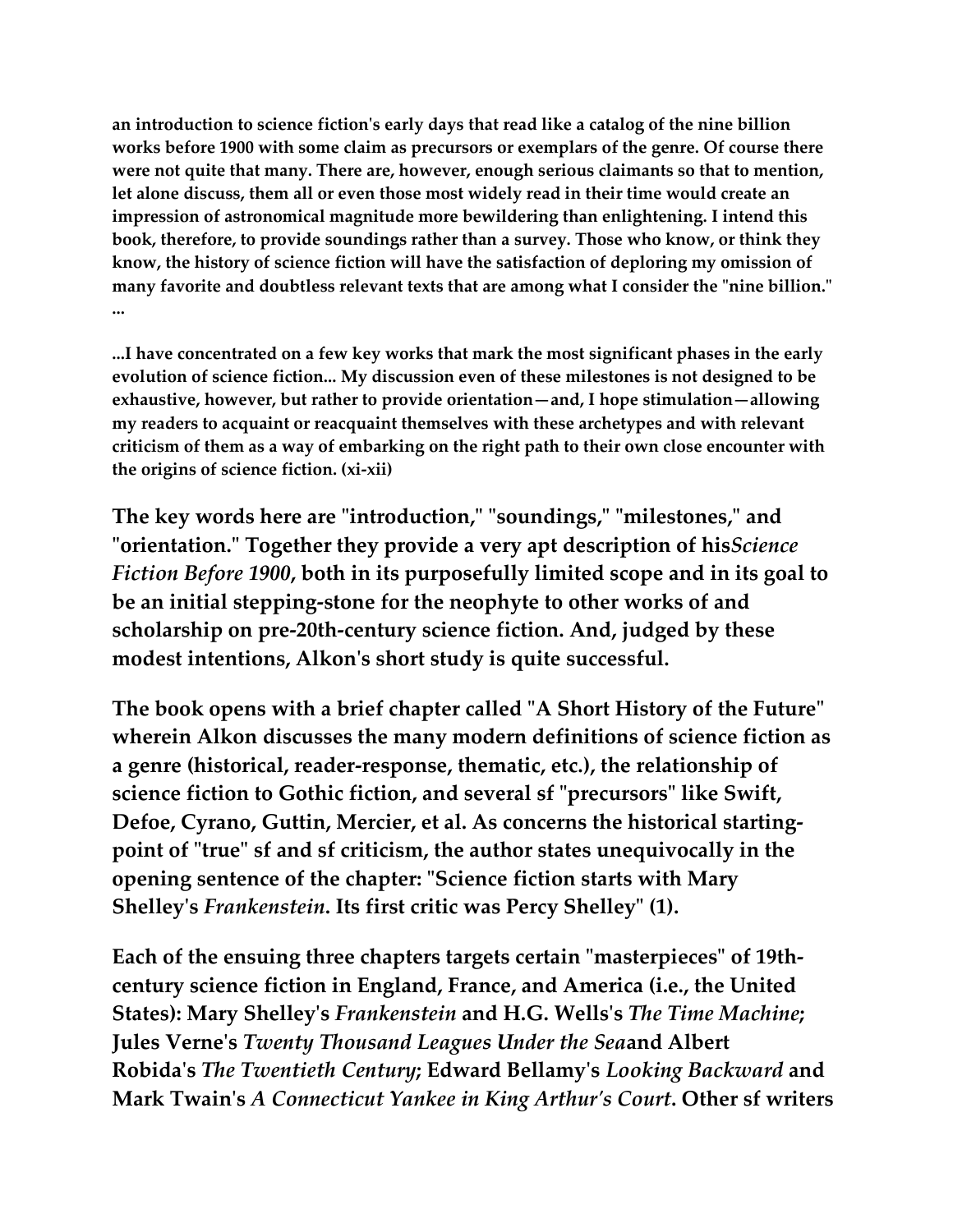**and works are mentioned, but as a rule only briefly and contextually. The author explains his unusual three-country** *modus operandi* **by saying: "This arrangement somewhat blurs chronological relationships, but... I wish to stress that science fiction has from its outset been an international phenomenon transcending political boundaries while nevertheless taking on distinctive features that reflect different national preoccupations" (xiii). But Alkon's rationale here is not terribly convincing. One finds, for example, very little detailed comparative analysis of such "different national preoccupations" among the sf traditions of these three Western countries, apart from those facile (and wholly dubious) generalizations attributed to them in the chapter titles—e.g., "England: New Viewpoints," "France: Technophilia," and "America: Technophobia." And although such attributes may well be "ultimately of great significance to the genre" (57), they are nevertheless very misleading when used as national labels. In this respect at least, it seems clear that the organizing principle used in** *Science Fiction Before 1900* **was dictated less by a desire for critical insight than by a need for exegetical expediency.**

**Be that as it may, Alkon's discussions of these classic sf texts are uniformly lucid, very informed, and written with an elegance of style that is sometimes sadly lacking in contemporary sf criticism. Despite the "restricted milieu" which Alkon is "condemned to move around in," he manages to synthesize and personalize some of the best modern commentaries on these literary works, and to point the interested reader in the right directions for further study. That is not to say that there is no original scholarship here: Alkon's innovative treatment of Albert Robida, for example, opens new pathways to a long-overdue reconsideration of this French sf writer and illustrator. But, to his credit, Alkon also frequently cites the observations of other respected scholars who have turned their attention to the early history of science fiction (e.g., Amis, Bleiler, Clareson, Clarke, Philmus, Suvin, Aldiss, Stableford, Versins, Franklin, among others—one work, however, which he appears to have overlooked is John J. Pierce's** *Foundations of Science Fiction***). And his supplemental "Bibliographic Essay," albeit not exhaustive, lists a wide assortment of previous sf scholarship on this topic in the form of reference works,**